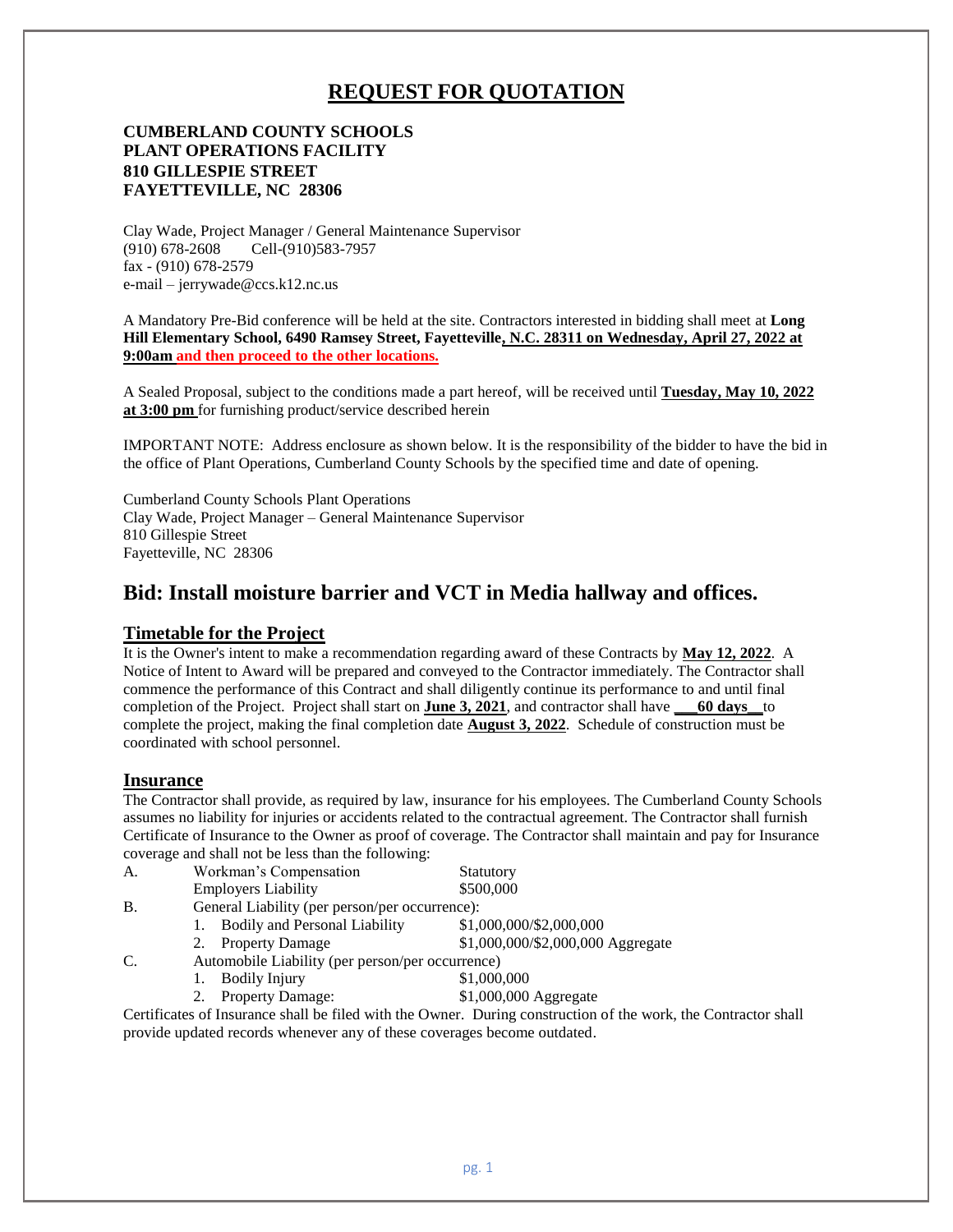**Each certificate of insurance shall bear the provision that the policy cannot be canceled or coverage reduced or eliminated in less than thirty (30) days after mailing to the insured and/or the Owner of such alteration or cancellation. The certificate holder shall be named: Attn: Joe Desormeaux, Cumberland County Board of Education, P.O. Box 2357, Fayetteville, NC 28302.**

## **Performance**

The Contractor shall commence work to be performed under the Contract on a date to be specified in a Notice to Proceed issued by the Owner and shall substantially complete all work in accordance with the project Time Table. If the Contractor fails to begin the work within ten days after the date specified in the Notice to Proceed, or progress of the work is not maintained on schedule, or the Contractor fails to perform the work with sufficient workmen and equipment or with sufficient materials to ensure prompt completion of the work, or shall perform the work unsuitably, or not in accordance with plans and specifications, or in violation of safety requirements or for any cause whatsoever shall not carry on the work in an acceptable manner, then the Owner shall declare this Contract in default and Owner may terminate the performance of the Contract and assume possession of the Project site and of all materials and equipment at the site and may complete the work. In such case, the Contractor shall not be paid until the work is complete. After Final Completion has been achieved, if any portion of the contract price, as it may be modified thereunder, remains after the cost to the Owner of completing the work, including all costs and expenses of every nature incurred, has been deducted by the Owner, such remainder shall belong to the Contractor. Otherwise, the Contractor shall pay and make whole the Owner for such cost. This obligation for payment shall survive the termination of the Contract. Failure of a Contractor to meet the requirements of a Contract and/or insufficient performance may disqualify Contractor from bidding future Projects.

## **Warranty**

The Warranty for work and materials by the Contractor shall be for a period of one-year from date of acceptance of the Project by the Owner.

### **Description:**

Install moisture barrier and VCT in Media Center support offices.

## **SCOPE OF WORK**

- **1. Contractor to install Kovara MBX moisture barrier underlayment over abated concrete substrate.** *Floor plan will be provided at the pre-bid.*
- **2. Contractor to install 12" x 12" VCT (51899).**
- **3. Up to 10% allowance for accent color tile.**
- **4. Contractor will skim coat surface before installing VCT.**
- **5. Contractor will install 6" black rubber cove base.**
- **6. Contractor will roll all VCT once installed.**
- **7. Contractor will be responsible for disposal of all materials.**
- **8. CCS will remove all furniture as needed.**
- **9. Contractor will check in each day at office before starting work.**
- **10. Contractor will keep area clean and safe at all times.**